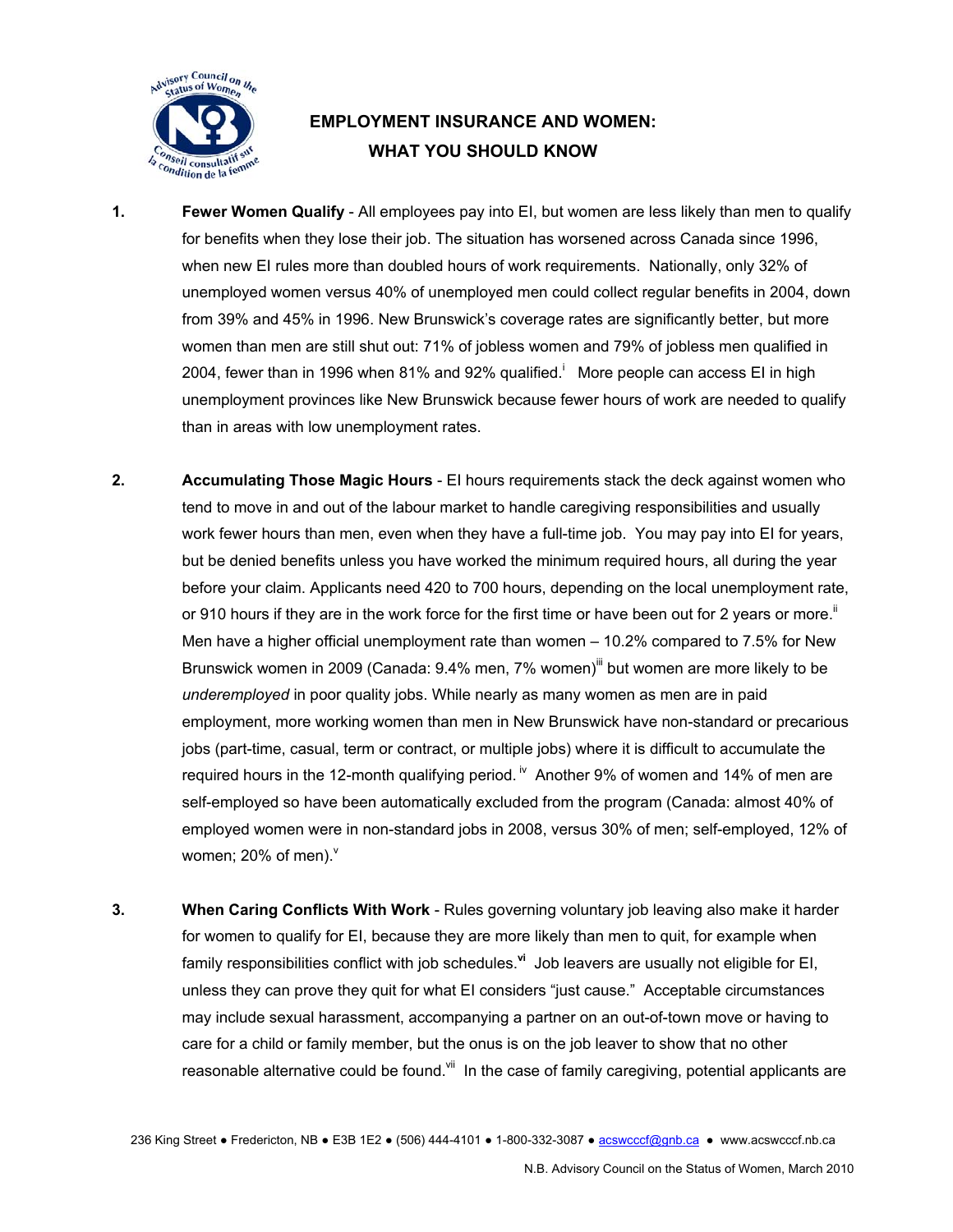cautioned that while it may be needed if the family member is gravely ill, has had an accident or is living in "distress", "the necessity of taking care of a young child must not be confused with the simple desire to do so", a matter of "personal choice" which would not entitle the parent to regular benefits.<sup>Viii</sup> A return to school is also not considered a valid reason under EI rules.

- **4.** Women's Benefits Are Low Women who qualify for EI receive on average lower benefits than men, and for a shorter period, because of their lower average earnings, fewer hours of work and interrupted labour force participation. New Brunswick women earned 13% less per hour than men in 2009, or 28% less if we consider full-time, full-year earnings in 2007 (Canada: 15% and 29%).<sup>ix</sup> A claimant could be entitled to 0\$ or a very low cheque because of the formula used to calculate the weekly benefit amount. Total earnings over the last 26 weeks of work - including weeks with no or low earnings - are divided by a minimum "divisor" number (currently 14 in the high unemployment areas, 22 in the lowest unemployment areas), and the weekly cheque is 55% of that amount (if you worked more weeks than the divisor, the greater number is used) to a current weekly maximum of \$457. $^{\text{x}}$  If the divisor is low, you get a bigger cheque, which means that claimants living in a low unemployment area (such as cities, where the cost of living is higher), get lower benefits.<sup>xi</sup> The wage replacement rate, along with the level of maximum insurable earnings and the real value of benefits, has declined over the years, from 66% in the early 1970s to 60% in 1979, 57% in 1993, and 55% in 1994. $^{xii}$  Nationally in 2007/08, women's average weekly EI benefit was \$310 versus men's \$373.<sup>xiii</sup> The number of hours worked and the local unemployment rate determines the duration of benefits, varying from 14 to 50 weeks. More women than men exhaust their weeks allotment: nationally in 2006/07, 30% of women and 27% of men used all the weeks of benefits they were entitled to receive. Xiv
- **5. Inadequate Sickness Benefits** More women than men collect EI sickness benefits almost 6 in 10 (58%) New Brunswick beneficiaries were women in 2008 $^{x}$  - but their average benefits are lower and often run out before they have recovered from their illness or injury.<sup> $xvi$ </sup> Nationally in 2007/08, women's average weekly sickness benefit was \$288 compared to \$355 for men. Nearly one in three EI sickness benefits recipients (total, women and men) in Canada exhaust the 15 weeks maximum allowance.<sup>xvii</sup> The maximum duration of these special benefits has not budged since their introduction in 1971. Canada is one of a handful of industrial nations that provides less than 6 months of income protection for illness.<sup>xviii</sup> The Disabled Women's Network of Canada suggests that a 50-week period would allow people with chronic or episodic illnesses or disabilities to recuperate.<sup>xix</sup> To qualify for sickness benefits you must have worked 600 hours in the last year or since your last claim, prove temporary inability to work and provide a medical certificate confirming the incapacity and how long it is expected to last. $^{x}$  If you live in a high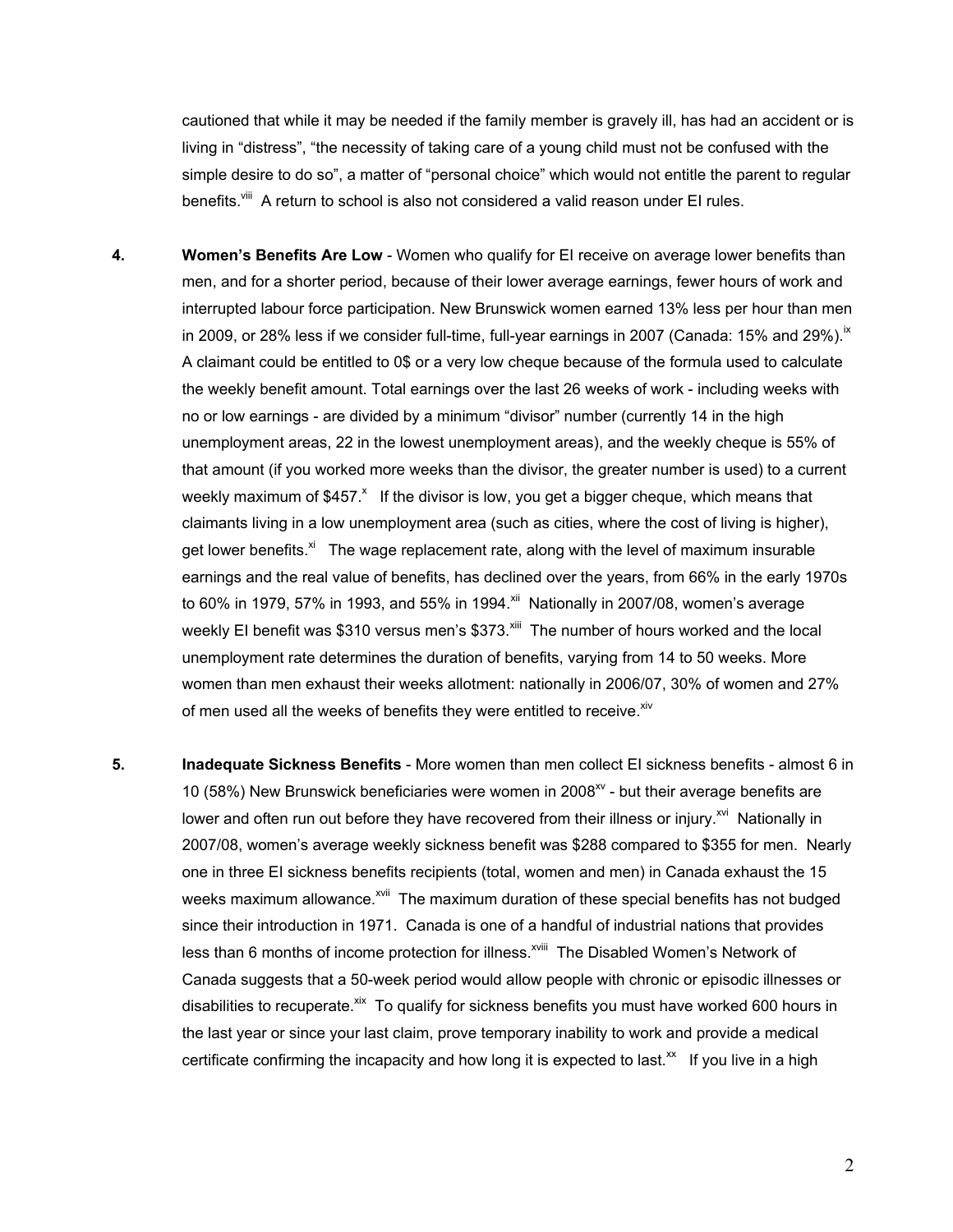unemployment area, you may need to work more hours to get sickness benefits than you would to qualify for regular benefits. $^{xxi}$ 

- **6. A Poor Plan For Parents** Many women are not eligible for maternity and parental benefits under the EI program, because they haven't worked 600 hours in the previous year, or can't take full advantage of the extended benefits offered since 2001 because they are unable to live on 55% or less of their average earnings.<sup>xxii</sup> Canada has one of the lowest wage replacement levels for maternity/parental benefits in the world.<sup>xxiii</sup> Most beneficiaries of the up to 50 weeks of combined maternity/parental benefits (35 weeks for adoptive mothers or shared between mothers and fathers) are older women in permanent, better-paid jobs – they may have an employer who provides salary "top-ups" - who are having their first child. $x^{\text{xiv}}$  Low income earners overrepresented in non-standard work arrangements - including lone mothers, Aboriginal women, women with disabilities, less educated women and immigrant women - tend to be shut out. About one in three Canadian mothers of newborns did not receive any maternity benefits in 2008.<sup>xxv</sup> In fact, more men than women are entitled to parental benefits, but very few fathers take them, not surprising given low wage replacement levels, potential job penalties and lingering social stigma regarding stay-at-home dads. While the number of New Brunswick fathers taking parental leave jumped from less than 30 in 2000 to about 230 in 2008, more than 9 in 10 parental leave-takers are still women.<sup>xxvi</sup> The average weekly parental benefit collected by Canadian men in 2007/08 was \$390, compared to \$342 for women.<sup>xxvii</sup>
- **7. Quebec Parents Have It** Mothers living in Québec can more easily qualify for maternity/parental benefits and receive more generous weekly cheques under that province's Parental Insurance Plan. Inspired by European models, the plan was introduced in January 2006 after the federal government accepted Quebec's decision to create its own income support program for parents. Eligibility is based on minimum earnings rather than hours - \$2,000 in the year before birth or adoption – which means that a person earning the current New Brunswick minimum wage of \$8.25 would need about 240 hours to qualify, well below the current EI minimum hours.<sup>xxviii</sup> The self-employed are also covered. New parents can choose between 2 options, which provide 70% to 75% of past earnings for at least part of the leave. A key feature of the Québec plan, designed to encourage the participation of both parents in caring for their children, is a short paternity leave reserved for fathers, or for the co-parent in same-sex families. The basic plan offers 70% for 18 weeks maternity and 7 weeks parental benefits, with an additional 25 weeks at 55%, plus a 5 week non-transferable paternity leave at 70% (adoptive parents can get 12 weeks at 70% plus 25 more at 55%). The second option provides a 75% rate for all types of leave: 15 weeks maternity, an additional 25 weeks parental, plus 3 weeks of designated paternity leave (37 weeks for adoptive parents under option 2). The Québec plan also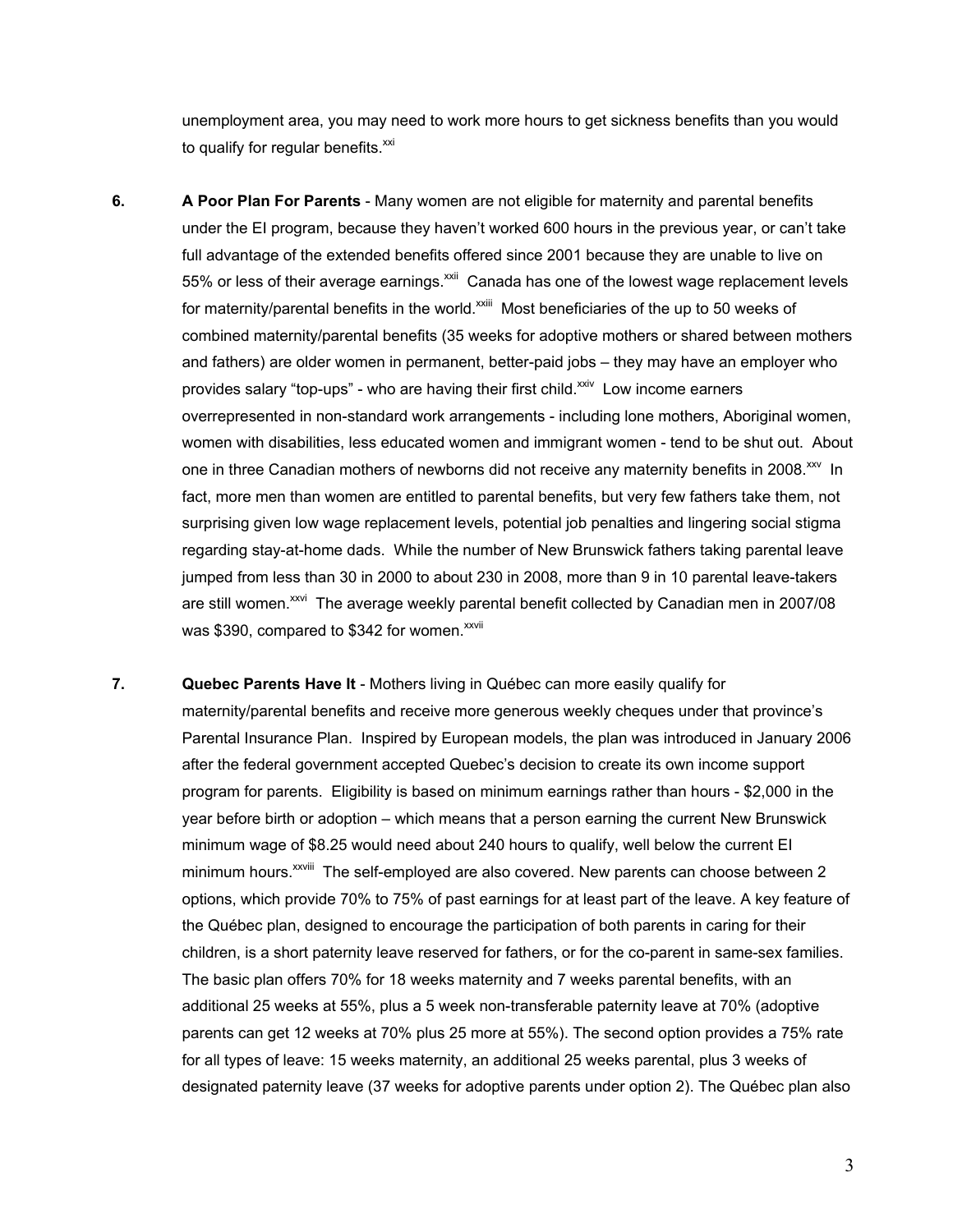sets much higher maximum insurable earnings amount - \$62,500 compared to the Canadian \$43,200 for 2010 – so better paid workers can draw higher weekly benefits. About 18% more new mothers received benefits in Québec in 2006 than in the rest of Canada and the average benefit was about 27% higher than that paid to other Canadian mothers. $x_{xx}$ 

- **8. Inadequate Caregiving Leave** Many women are caregivers for elderly or chronically ill relatives, but very few of them can access income support under EI's compassionate care leave program. Introduced in 2004, the program offers 6 weeks of benefits to individuals caring for relatives facing imminent death. As for other special benefits, the claimant must have worked 600 hours in the previous year. They also need a medical certificate to show that the family member has a high risk of death within 26 weeks. $\frac{1}{x}$  Take-up for the program has been quite low: only 5,700 beneficiaries across Canada in 2007/08, three-quarters of them women, collected an average weekly benefit that year of \$326, compared to \$374 for men.<sup>xxxi</sup> The New Brunswick numbers are small – 123 in 2004/05, 116 in 2005/06 and 153 in 2006/07 - and no gender breakdown of beneficiaries or average weekly benefits is available.<sup>xxxii</sup>
- **9. What Women Want** For years now, women's groups and progressive policy organizations have been demanding an overhaul of EI to better fit women's paid work patterns, family responsibilities and income support needs. Key reforms include reduction of the hours requirement for all benefits to a Canada-wide 360 hours, allowing a reach-back period of up to five years for eligibility purposes (especially for new mothers), covering the self-employed, improving wage replacement rates to at least 65%, basing the benefit level on the best 12 or 14 weeks, eliminating the 2-week unpaid waiting period, expanding the duration of sickness and compassionate leave benefits and accepting a wider range of reasons for quitting a job.<sup>xxxiii</sup>
- **10. In Support of Effective Policies** Canada's EI program is a powerful reminder of what happens when policies, programs and services do not consider the different needs and situation of women, men and diverse groups of women and men. More than ever in the current economic downturn, we need effective policy-making to protect the vulnerable, promote individual and community well-being and associated economic growth, facilitate work-life balance, encourage the sharing of caregiving responsibilities between women and men, and build a society where all citizens have more real choices and supports when it comes to paid and unpaid work.

 $\overline{a}$ 

i Under the pre-1996 Unemployment Insurance system, an individual needed 12 to 20 weeks with at least 15 hours work per week, the equivalent of 180 to 300 hours. The 1996 *Employment Insurance Act* introduced an hours-based system using an average 35 hour work week to set minimum hours at 420 to 700 (910 for new entrants/rentrants), even though Canadian women worked an average of only 30 hours per week, versus 39 for men. Monica Townson & Kevin Hayes, *Women and the Employment Insurance Program: The Gender Impact of Current Rules on Eligibility and Earnings Replacement* (Status of Women Canada, March 2007), http://publications.gc.ca/control/publicationinformation?searchAction=2&publicationid=31195 ; Kevin Hayes, *Falling Unemployment Insurance Protection for Canada's Unemployed* (Canadian Labour Congress, 2003), www.unemployed.ca/report.html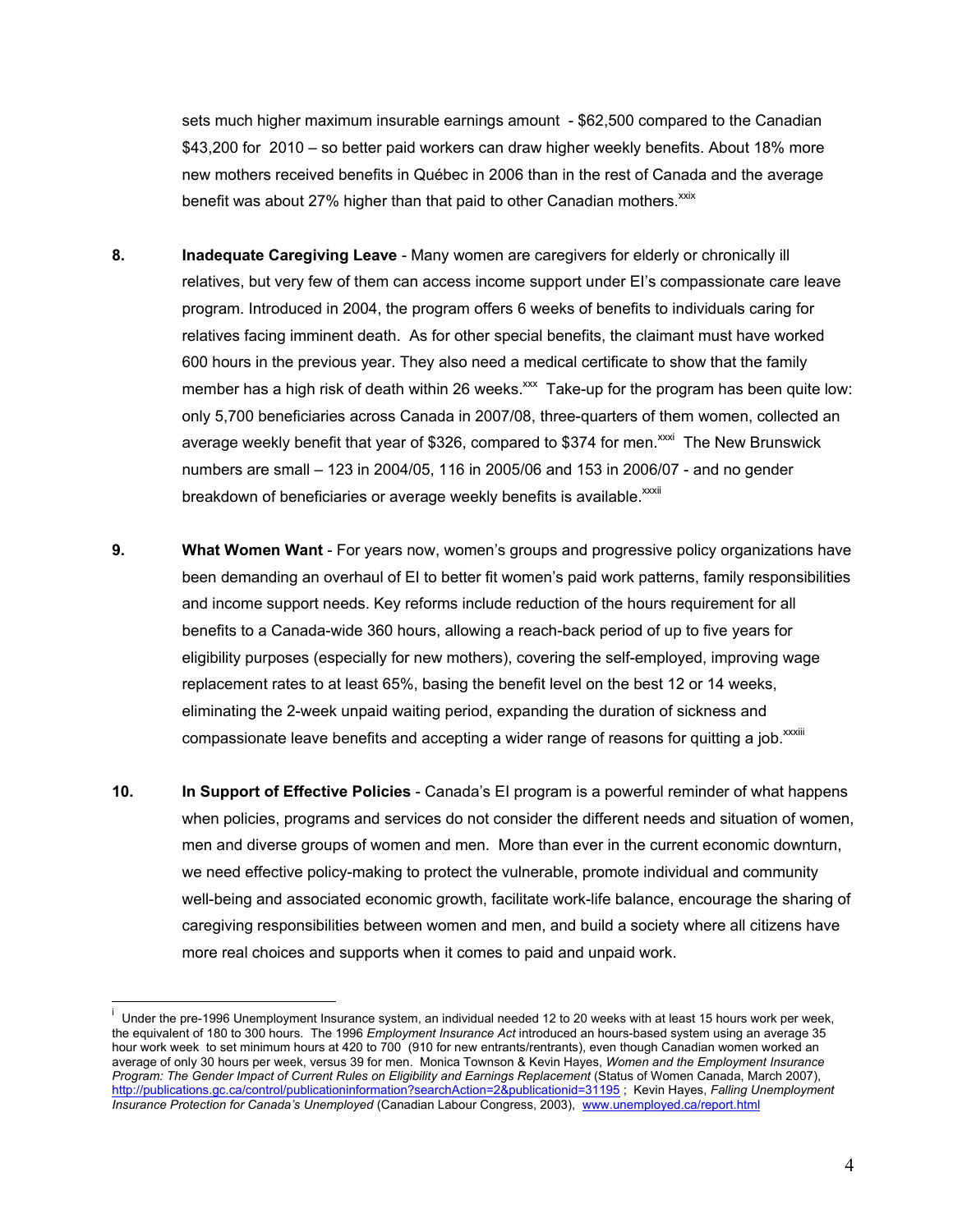EI has a sliding scale, with 700 hours required in areas with lowest unemployment, 6% or less and 420 hours in areas of highest unemployment, above 13%. Regional unemployment rates and corresponding EI minimum hours at

higher than men's rate. Townson & Hayes (2007), p. 73-74.<br><sup>Iv</sup> See NB ACSW, *Status Report 2010: Women in New Brunswick*, www.acswcccf.nb.ca

victor Castus Reports Numen is Poverty and the Recession (Canadian Centre for Policy Alternatives, September 2009), p. 17-20. Note that as of 2011, the self-employed wil be allowed to pay for voluntary EI coverage.

 $\frac{v_i}{\sqrt{2}}$  Townson & Hayes (2007), p. 69- 70.

vii See "EI and Voluntary Leaving", www.servicecanada.gc.ca/eng/ei/information/voluntarily\_leaving.shtml ; Some examples are<br>provided in the EI Act, section 29c, www.servicecanada.gc.ca/eng/ei/legislation/ei act\_part1\_10.s

Vill Digest of Benefit Entitlement Principles, Chapter 6, 6.3.6, www.servicecanada.gc.ca/eng/ei/digest/6 3 6.shtml#6 3 6<br>
K Hourly pay gap : Statistics Canada, CANSIM table 282-0072, www.statcan.gc.ca; FT, FY pay gap: Stat *Trends in Canada, 1976–2007*, http://www.statcan.gc.ca/pub/13f0022x/2006000/5213044-eng.htm <sup>x</sup>

<sup>x</sup> "Employment Insurance (EI) and Regular Benefits," www.servicecanada.gc.ca/eng/ei/types/regular.shtml; EI eligible unemployed parents with net family incomes of \$25,921 or less who received the Canada Child Tax Benefit are entitled to the "family supplement", providing slightly higher benefits based on a wage replacement rate of up to 80% instead of the usual 55%. See www.servicecanada.gc.ca/eng/ei/service/family\_supplement.shtml<br><sup>Xi</sup> From October 2005 to October 2008, EI ran pilot projects in some high unemployment regions – including the Madawaska-Charlotte

economic region – that based the benefit level on the best 14 earnings weeks in the previous year. See "EI Pilot Project on the Best 14 Weeks," www.servicecanada.gc.ca/eng/ei/information/best14weeks.shtml

<sup>11</sup> Maximum insurable earnings were cut in 1996, frozen for the next decade and then increased to a level - \$42,300 in 2009 - still far below that of 1995, \$56,296 in constant 2009 dollars. Ken Battle, *Gender Aspects of Employment Insurance*, presentation to the Commons Standing Committee on the Status of Women (Ottawa: Caledon Institute of Social Policy, March 2009),<br>WWW.caledoninst.org/Publications/PDF/767ENG%2Epdf<br>WWW.caledoninst.org/Publications/PDF/767ENG%2Epdf

Human Resources and Skills Development Canada, *Employment Insurance Monitoring and Assessment Report, 2008*, Chapter 5,

http://www.hrsdc.gc.ca/eng/employment/ei/reports/eimar\_2008/chapter5\_1.shtml<br><sup>xiv</sup> Human Resources and Skills Development Canada, *Employment Insurance Monitoring and Assessment Report, 2008,* Chapter 5,

http://www.hrsdc.gc.ca/eng/employment/ei/reports/eimar\_2008/chapter5\_1.shtml<br><sup>XV</sup> Statistics Canada, CANSIM table 276-0001, <u>www.statcan.gc.ca;</u> See also Prince (2008), p. 7.<br><sup>XVI</sup> Canadian women who participated in focus serious illness. Some suggested increasing the limit to one year. Townson & Hayes (2007), p. 83.<br><sup>XVII</sup> Figures for 2001/02 through 2007/08, Human Resources and Skills Development Canada, *Employment Insurance Monitoring a* 

Assessment Report, 2008, Chapter 5, Chart 12, http://www.hrsdc.gc.ca/eng/employment/ei/reports/eimar\_2008/chapter5\_1.shtml<br><sup>XVIII</sup> Michael J. Prince, Canadians Need a Medium-Term Sickness/Disability Income Benefit (Ottawa:

Jan. 2008), www.caledoninst.org/; In March 2007, B.C. MP Dawn Black introduced a private member's bill – first reading in March 2007, reintroduced Feb. 2009 - calling for the extension of the sickness benefits period to 30 weeks. Bill C-420,

www2.parl.gc.ca/HousePublications/Publication.aspx?Docid=2812365&file=4<br><sup>xix</sup> Carmela Hutchinson, President DAWN-RAFH Canada, testimony before the House of Commons Standing Committee on the Status of Women, 12 March 2009,

www2.parl.gc.ca/HousePublications/Publication.aspx?DocId=3750214&Language=E&Mode=1&Parl=40&Ses=2#Int-2657063 ; DAWN Canada, Policy Brief re: Study on Economic Security on Women with Disabilities,

www.dawncanada.net/ENG/ENGspecialinitiatives.html ; See also, Canadian Working Group on HIV and Rehabilitation, Navigating the *Maze* (August 2008). www.hivandrehab.ca/EN/episodic disabilities/documents/NavigatingtheMazeFi

xx "Sickness Benefits", www.servicecanada.gc.ca/eng/ei/types/special.shtml#Sickness3<br>xxi Information on regional unemployment rates and associated qualifying hours is available at<br>http://srv129.services.gc.ca/eiregions/eng <sup>XXII</sup> Down from the 700 hours requirement in effect from 1997 to 2001, but up from the 300 hours needed before the 1996 reforms.<br><sup>XXIII</sup> See Women's Network PEI, "International Best Practices for Maternity and Parental Be

81; Women's Network PEI, Improving Maternity and Parental Benefits for Canadians, research reports online:

www.wnpei.org/improvingparben.html ; Rachel Cox, with Ruth Rose, *Improving Maternity and Parental Benefits for Women outside of Québec: Proposals for Law Reform* (NAWL, August 2007), www.nawl.ca/ns/en/publications.html#research;; Shelley Phipps, " Working for Working Parents: The Evolution of Maternity and Parental Benefits in Canada," Institute for Research on Public Policy, *Choices*

(May 2006), <u>www.irpp.org/</u><br><sup>xxv</sup> Statistics Canada, 2008 Employment Insurance Coverage Survey, <u>http://www.statcan.gc.ca/daily-quotidien/090723/dq090723a-</u> eng.htm

Statistics Canada, CANSIM table 276-0001, www.statcan.gc.ca

xxvii Human Resources and Skills Development Canada, *Employment Insurance Monitoring and Assessment Report, 2008*, Chapter 5, http://www.hrsdc.gc.ca/eng/employment/ei/reports/eimar\_2008/chapter5\_1.shtml<br>xxviii « Québec Parental Insurance Plan », www.rgap.gouv.gc.ca/index\_en.asp

<sup>xxix</sup> NAWL. *Thinking About How to Finance New Parental Benefits* (August 2007), p. 7, www.nawl.ca

www.servicecanada.gc.ca/eng/ei/types/regular.shtml#Insurable A reentrant can be exempted from the 910 hours requirement if they received at least one week of maternity or parental benefits in the 208 weeks preceding the 52 weeks prior to the qualifying period.<br>If Statistics Canada, Summary table, CANSIM table 282-0002, http://www40.statcan.gc.ca/l0 Monica Townson and Kevin Hayes note that when discouraged workers, involuntary part-time workers and those waiting to be recalled are taken into account, the unemployment rate for women is several percentage points higher than the official rate and even slightly